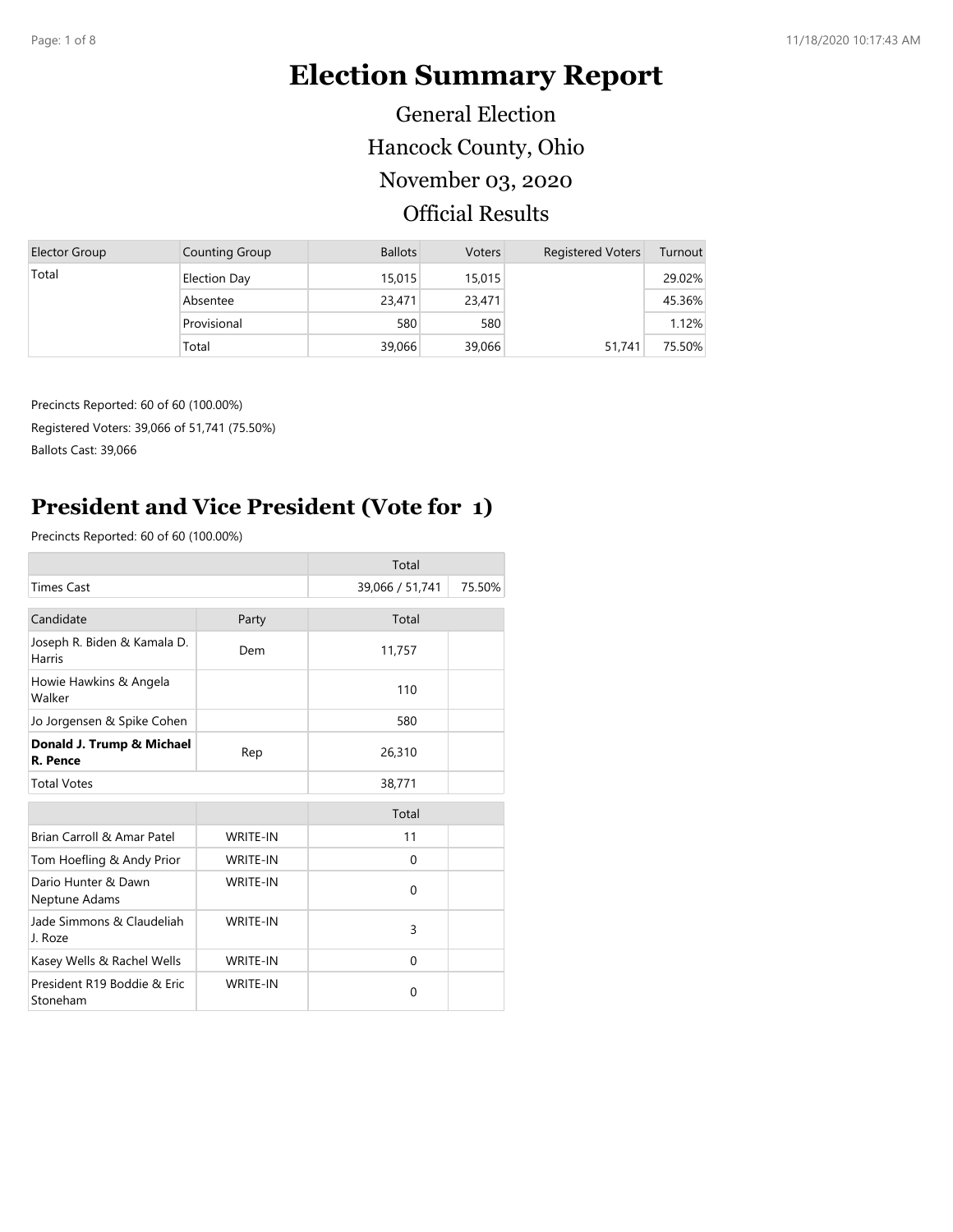#### **Representative to Congress 5th District (Vote for 1)**

Precincts Reported: 60 of 60 (100.00%)

|                    |       | Total           |        |
|--------------------|-------|-----------------|--------|
| Times Cast         |       | 39,066 / 51,741 | 75.50% |
| Candidate          | Party | Total           |        |
| <b>Bob Latta</b>   | Rep   | 27,919          |        |
| Nick Rubando       | Dem   | 9,972           |        |
| <b>Total Votes</b> |       | 37,891          |        |
|                    |       | Total           |        |

#### **State Representative 83rd District (Vote for 1)**

Precincts Reported: 60 of 60 (100.00%)

|                    |                 | Total           |        |
|--------------------|-----------------|-----------------|--------|
| <b>Times Cast</b>  |                 | 39,066 / 51,741 | 75.50% |
| Candidate          | Party           | Total           |        |
| <b>Jon Cross</b>   | Rep             | 29,118          |        |
| <b>Total Votes</b> |                 | 30,435          |        |
|                    |                 | Total           |        |
| Mary E. Harshfield | <b>WRITE-IN</b> | 1,317           |        |

#### **County Commissioner 1-2-2021 (Vote for 1)**

Precincts Reported: 60 of 60 (100.00%)

|                           |  | Total           |        |
|---------------------------|--|-----------------|--------|
| Times Cast                |  | 39,066 / 51,741 | 75.50% |
| Candidate<br>Party        |  | Total           |        |
| <b>Mike Pepple</b><br>Rep |  | 30,339          |        |
| <b>Total Votes</b>        |  | 30,339          |        |
|                           |  | Total           |        |

#### **County Commissioner 1-3-2021 (Vote for 1)**

|                           |       | Total           |        |
|---------------------------|-------|-----------------|--------|
| <b>Times Cast</b>         |       | 39,066 / 51,741 | 75.50% |
| Candidate                 | Party | Total           |        |
| <b>William L. Bateson</b> | Rep   | 26,622          |        |
| Melissa Kritzell          | Dem   | 10,267          |        |
| <b>Total Votes</b>        |       | 36,889          |        |
|                           |       | Total           |        |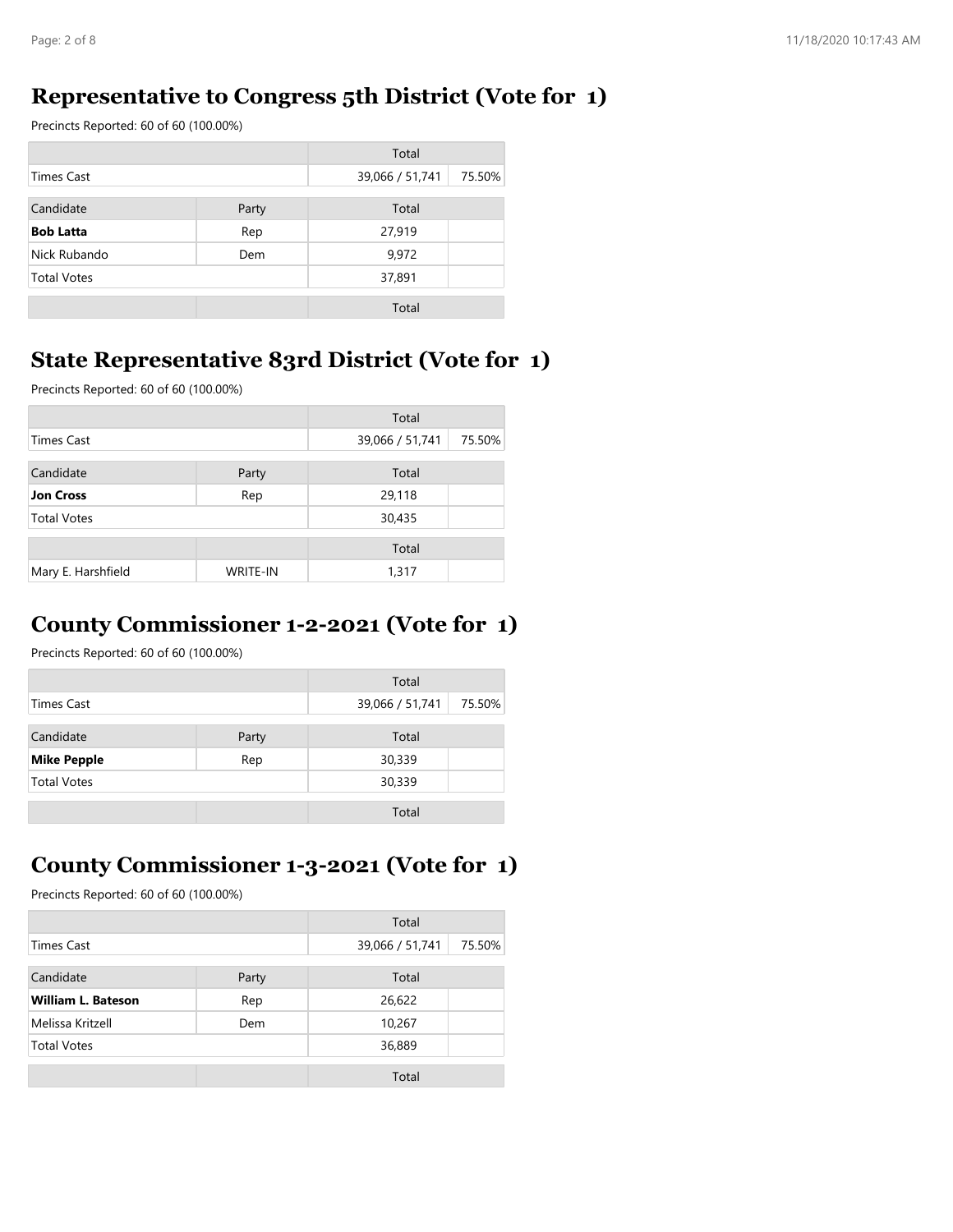## **Prosecuting Attorney (Vote for 1)**

Precincts Reported: 60 of 60 (100.00%)

|                                 |  | Total           |        |
|---------------------------------|--|-----------------|--------|
| Times Cast                      |  | 39,066 / 51,741 | 75.50% |
| Candidate<br>Party              |  | Total           |        |
| <b>Phillip A. Riegle</b><br>Rep |  | 30,645          |        |
| <b>Total Votes</b>              |  | 30,645          |        |
|                                 |  | Total           |        |

## **Clerk of the Court of Common Pleas (Vote for 1)**

Precincts Reported: 60 of 60 (100.00%)

|                                    |  | Total           |        |
|------------------------------------|--|-----------------|--------|
| Times Cast                         |  | 39,066 / 51,741 | 75.50% |
| Candidate<br>Party                 |  | Total           |        |
| <b>Cathy Prosser Wilcox</b><br>Rep |  | 30,854          |        |
| <b>Total Votes</b>                 |  | 30,854          |        |
|                                    |  | Total           |        |

#### **Sheriff (Vote for 1)**

Precincts Reported: 60 of 60 (100.00%)

|                           |       | Total           |        |
|---------------------------|-------|-----------------|--------|
| Times Cast                |       | 39,066 / 51,741 | 75.50% |
| Candidate                 | Party | Total           |        |
| Michael E. Heldman<br>Rep |       | 31,543          |        |
| <b>Total Votes</b>        |       | 31,543          |        |
|                           |       | Total           |        |

## **County Recorder (Vote for 1)**

|                                |  | Total           |        |
|--------------------------------|--|-----------------|--------|
| Times Cast                     |  | 39,066 / 51,741 | 75.50% |
| Candidate<br>Party             |  | Total           |        |
| <b>Tracy L. Coldren</b><br>Rep |  | 30,205          |        |
| <b>Total Votes</b>             |  | 30,205          |        |
|                                |  | Total           |        |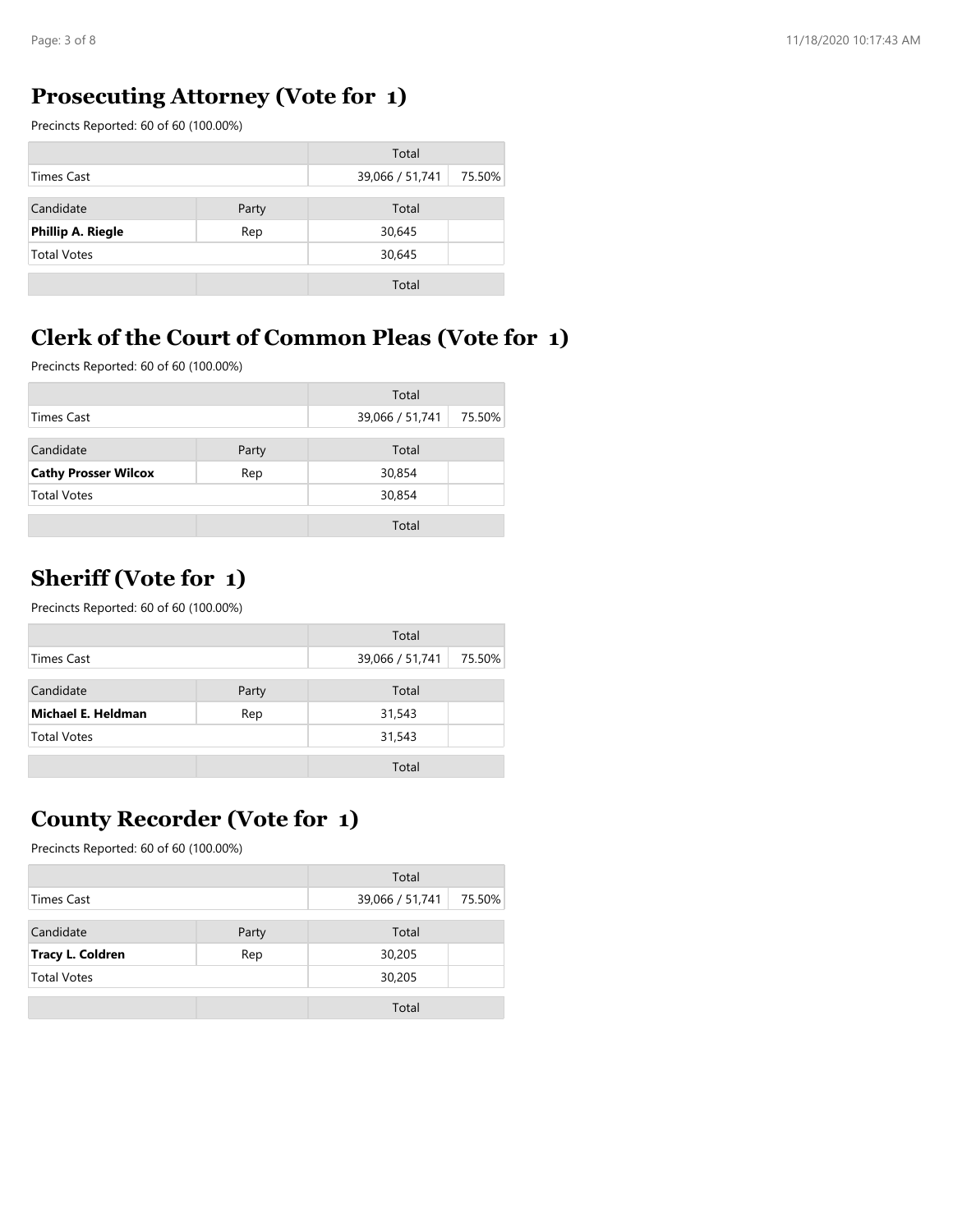#### **County Treasurer (Vote for 1)**

Precincts Reported: 60 of 60 (100.00%)

|                                  |  | Total           |        |
|----------------------------------|--|-----------------|--------|
| Times Cast                       |  | 39,066 / 51,741 | 75.50% |
| Candidate<br>Party               |  | Total           |        |
| J. Steve Welton<br>30,851<br>Rep |  |                 |        |
| <b>Total Votes</b>               |  | 30,851          |        |
|                                  |  | Total           |        |

#### **County Engineer (Vote for 1)**

Precincts Reported: 60 of 60 (100.00%)

| Total                  |  |                 |        |
|------------------------|--|-----------------|--------|
| Times Cast             |  | 39,066 / 51,741 | 75.50% |
| Candidate<br>Party     |  | Total           |        |
| Douglas E. Cade<br>Rep |  | 30,066          |        |
| <b>Total Votes</b>     |  | 30,066          |        |
|                        |  | Total           |        |

#### **Cororner (Vote for 1)**

Precincts Reported: 60 of 60 (100.00%)

|                    |       | Total           |        |
|--------------------|-------|-----------------|--------|
| Times Cast         |       | 39,066 / 51,741 | 75.50% |
| Candidate          | Party | Total           |        |
| Mark R. Fox        | Rep   | 30,797          |        |
| <b>Total Votes</b> |       | 30,797          |        |
|                    |       | Total           |        |

### **Member of the State Board of Education (Vote for 1)**

|                    |       | Total           |        |
|--------------------|-------|-----------------|--------|
| <b>Times Cast</b>  |       | 39,066 / 51,741 | 75.50% |
| Candidate          | Party | Total           |        |
| Diana M. Fessler   |       | 26,442          |        |
| <b>Total Votes</b> |       | 26,442          |        |
|                    |       | Total           |        |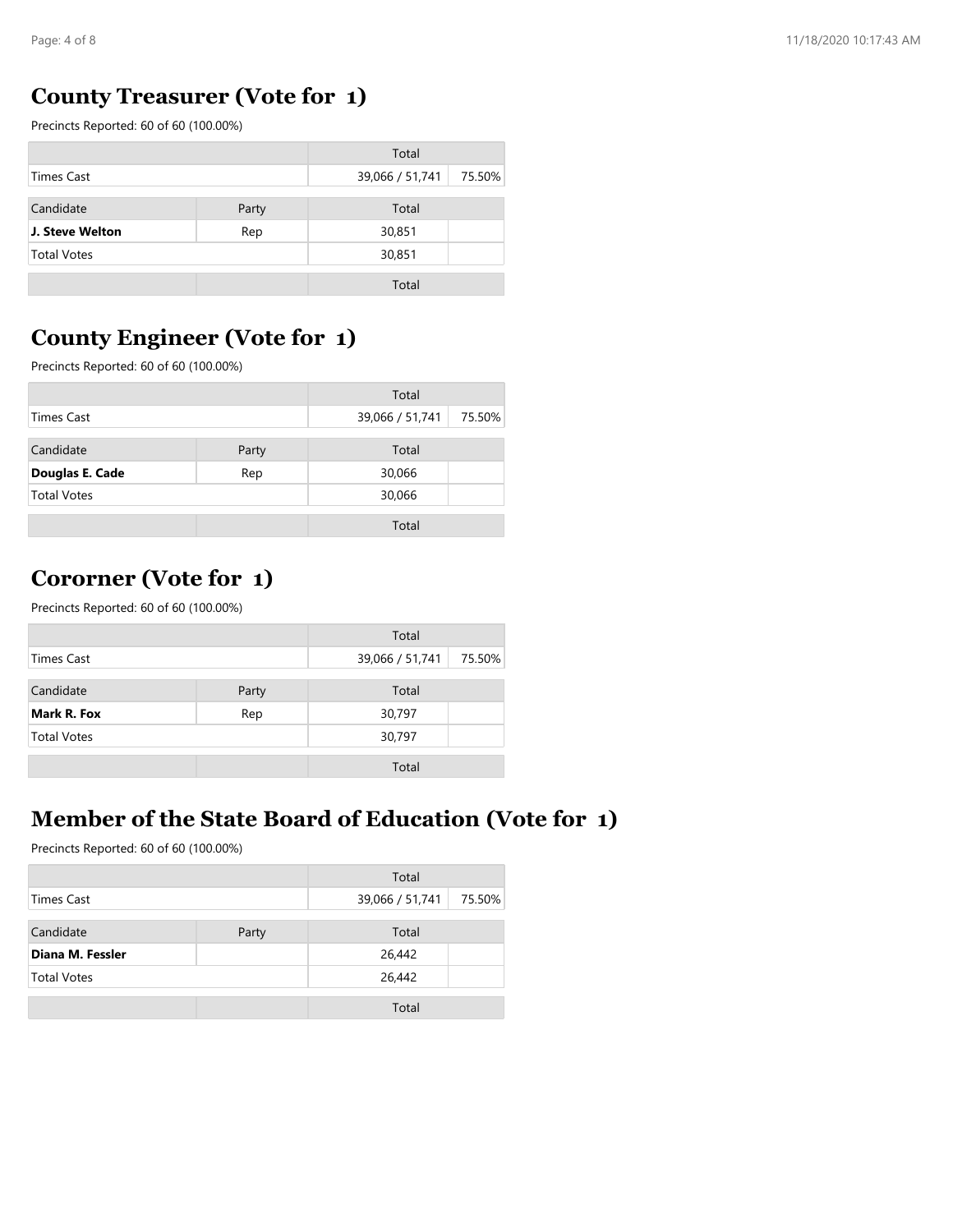## **Justice of the Supreme Court 1-1-2021 (Vote for 1)**

Precincts Reported: 60 of 60 (100.00%)

|                    |       | Total           |        |
|--------------------|-------|-----------------|--------|
| Times Cast         |       | 39,066 / 51,741 | 75.50% |
| Candidate          | Party | Total           |        |
| Sharon L. Kennedy  |       | 21,685          |        |
| John P. O'Donnell  |       | 10,704          |        |
| <b>Total Votes</b> |       | 32,389          |        |
|                    |       | Total           |        |

#### **Justice of the Supreme Court 1-2-2021 (Vote for 1)**

Precincts Reported: 60 of 60 (100.00%)

|                    |       | Total           |        |
|--------------------|-------|-----------------|--------|
| <b>Times Cast</b>  |       | 39,066 / 51,741 | 75.50% |
| Candidate          | Party | Total           |        |
| Jennifer Brunner   |       | 14,152          |        |
| <b>Judi French</b> |       | 16,990          |        |
| <b>Total Votes</b> |       | 31,142          |        |
|                    |       | Total           |        |

#### **Justice of the Court of Appeals 3rd District (Vote for 1)**

Precincts Reported: 60 of 60 (100.00%)

|                       |       | Total           |        |
|-----------------------|-------|-----------------|--------|
| <b>Times Cast</b>     |       | 39,066 / 51,741 | 75.50% |
| Candidate             | Party | Total           |        |
| <b>Mark C. Miller</b> |       | 28,213          |        |
| <b>Total Votes</b>    |       | 28,213          |        |
|                       |       | Total           |        |

#### **Judge of the Court of Common Pleas (Vote for 1)**

|                    |  | Total           |        |
|--------------------|--|-----------------|--------|
| Times Cast         |  | 39,066 / 51,741 | 75.50% |
| Candidate<br>Party |  | Total           |        |
| Jonathan P. Starn  |  | 27,984          |        |
| <b>Total Votes</b> |  | 27,984          |        |
|                    |  | Total           |        |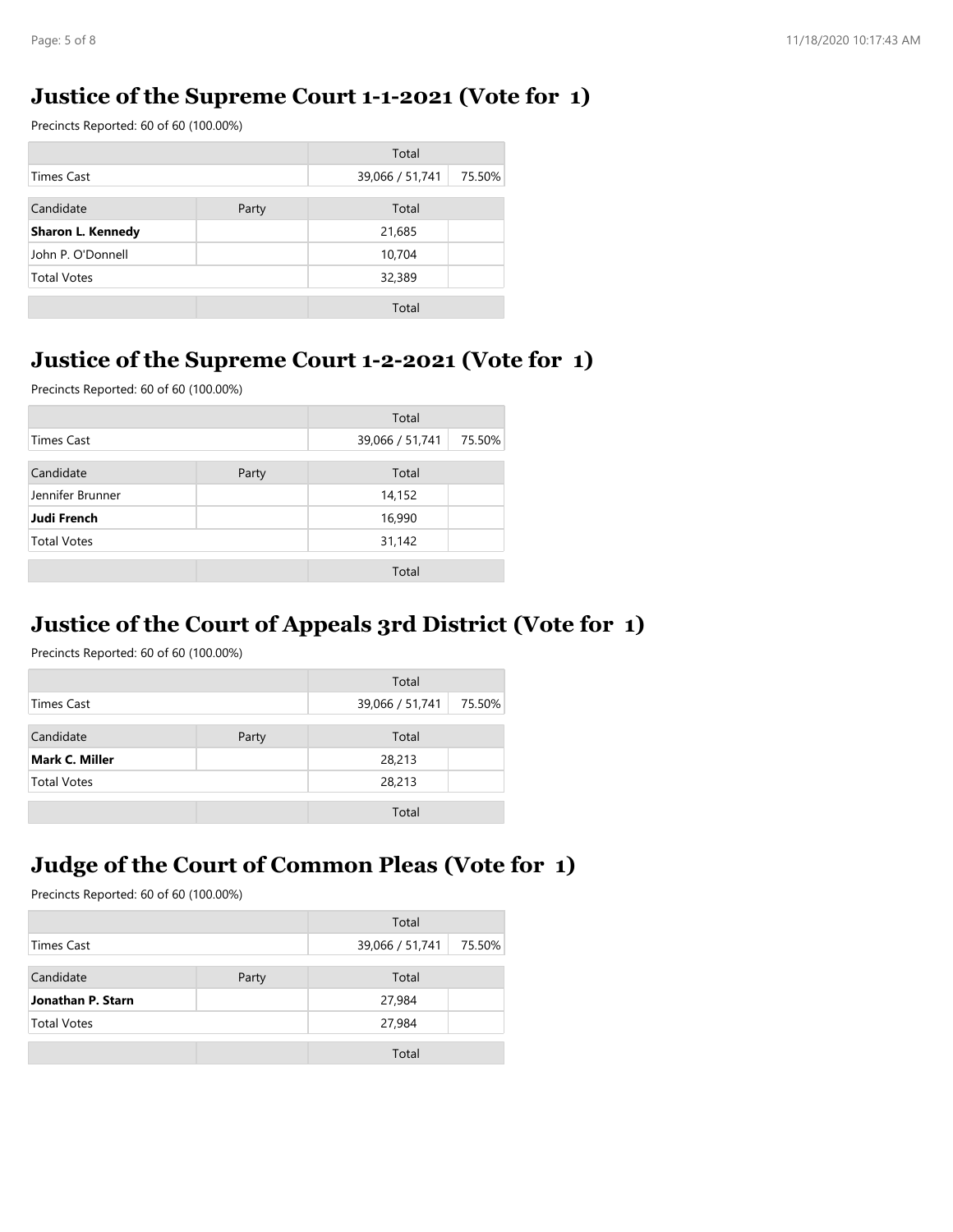#### **Judge of the Court of Common Pleas Probate & Juvenile (Vote for 1)**

Precincts Reported: 60 of 60 (100.00%)

|                    | Total |                 |        |
|--------------------|-------|-----------------|--------|
| Times Cast         |       | 39,066 / 51,741 | 75.50% |
| Candidate<br>Party |       | Total           |        |
| Kristen K. Johnson |       | 28,133          |        |
| <b>Total Votes</b> |       | 28,133          |        |
|                    |       | Total           |        |

### **1 Arlington Village 1mil Fire Levy (Vote for 1)**

Precincts Reported: 2 of 2 (100.00%)

| Total                       |       |           |        |
|-----------------------------|-------|-----------|--------|
| <b>Times Cast</b>           |       | 796 / 999 | 79.68% |
| Candidate                   | Party | Total     |        |
| <b>FOR THE TAX LEVY</b>     |       | 586       |        |
| <b>AGAINST THE TAX LEVY</b> |       | 192       |        |
| <b>Total Votes</b>          |       | 778       |        |
|                             |       | Total     |        |

#### **2 Arlington Village 2.5mil Fire Levy (Vote for 1)**

Precincts Reported: 2 of 2 (100.00%)

|                             |       | Total     |        |
|-----------------------------|-------|-----------|--------|
| Times Cast                  |       | 796 / 999 | 79.68% |
| Candidate                   | Party | Total     |        |
| <b>FOR THE TAX LEVY</b>     |       | 537       |        |
| <b>AGAINST THE TAX LEVY</b> |       | 235       |        |
| <b>Total Votes</b>          |       | 772       |        |
|                             |       | Total     |        |

### **3 Van Buren Village Levy (Vote for 1)**

|            | Total |                    |
|------------|-------|--------------------|
| Times Cast |       | 78.62%             |
|            |       |                    |
|            |       |                    |
|            | 145   |                    |
|            | 79    |                    |
|            | 224   |                    |
|            | Total |                    |
|            | Party | 228 / 290<br>Total |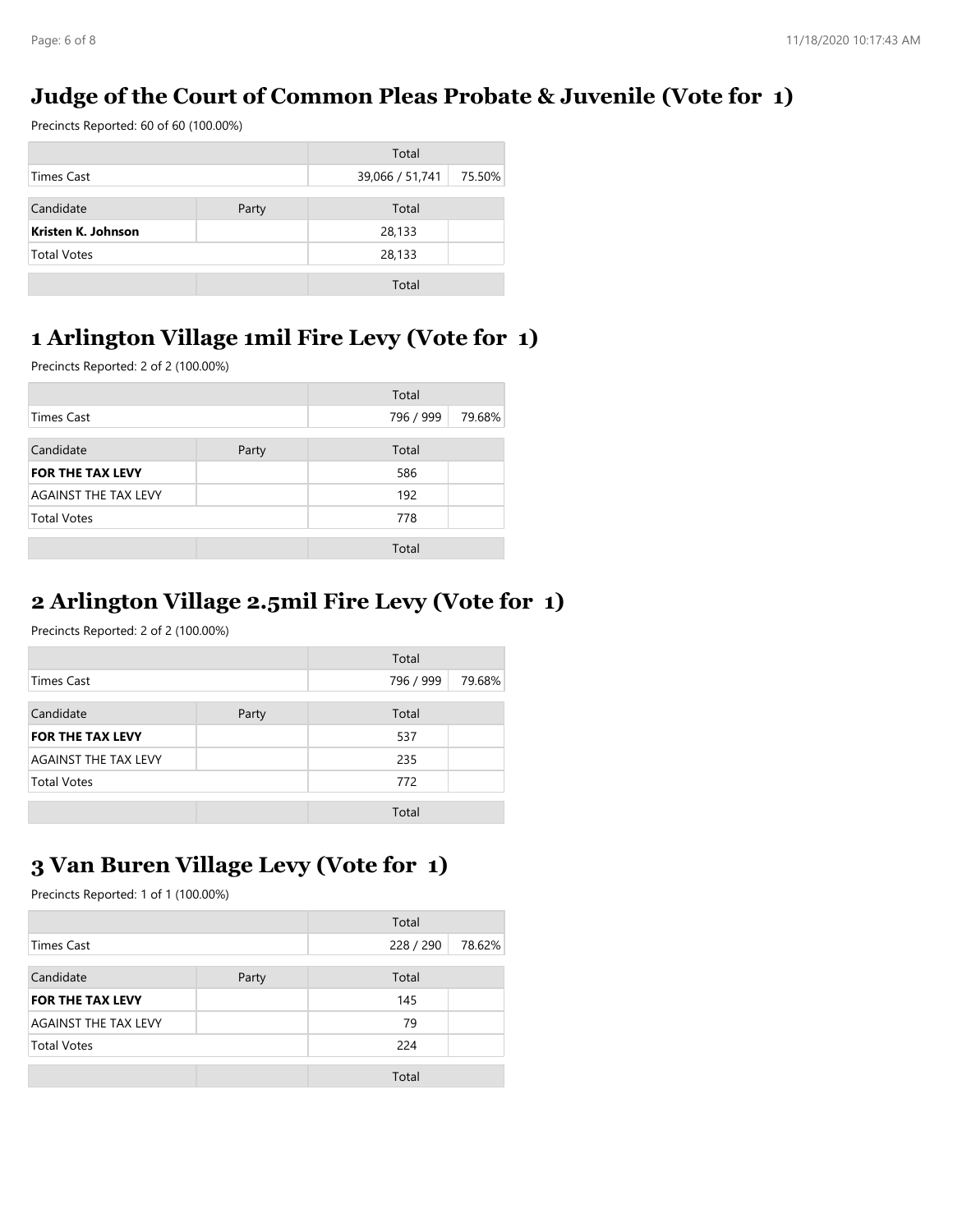#### **4 Liberty Twp Levy (Vote for 1)**

Precincts Reported: 5 of 5 (100.00%)

|                             |       | Total         |        |
|-----------------------------|-------|---------------|--------|
| <b>Times Cast</b>           |       | 3,925 / 4,963 | 79.09% |
| Candidate                   | Party | Total         |        |
| <b>FOR THE TAX LEVY</b>     |       | 2,567         |        |
| <b>AGAINST THE TAX LEVY</b> |       | 1,232         |        |
| <b>Total Votes</b>          |       | 3,799         |        |
|                             |       | Total         |        |

#### **5 Findlay CSD Tax Levy (Vote for 1)**

Precincts Reported: 36 of 36 (100.00%)

|                             |       | Total           |        |
|-----------------------------|-------|-----------------|--------|
| <b>Times Cast</b>           |       | 19,697 / 27,696 | 71.12% |
| Candidate                   | Party | Total           |        |
| FOR THE TAX LEVY            |       | 8,513           |        |
| <b>AGAINST THE TAX LEVY</b> |       | 10,539          |        |
| <b>Total Votes</b>          |       | 19,052          |        |
|                             |       | Total           |        |

## **6 McComb LSD Tax Levy (Vote for 1)**

Precincts Reported: 5 of 5 (100.00%)

|                             |       | Total         |        |
|-----------------------------|-------|---------------|--------|
| <b>Times Cast</b>           |       | 1,560 / 1,997 | 78.12% |
| Candidate                   | Party | Total         |        |
| <b>FOR THE TAX LEVY</b>     |       | 945           |        |
| <b>AGAINST THE TAX LEVY</b> |       | 575           |        |
| <b>Total Votes</b>          |       | 1,520         |        |
|                             |       | Total         |        |

#### **7 North Baltimore LSD Tax Levy (Vote for 1)**

|                             |       | Total |         |
|-----------------------------|-------|-------|---------|
| <b>Times Cast</b>           |       | 4/4   | 100.00% |
| Candidate                   | Party | Total |         |
| <b>FOR THE TAX LEVY</b>     |       | 3     |         |
| <b>AGAINST THE TAX LEVY</b> |       | 0     |         |
| <b>Total Votes</b>          |       | 3     |         |
|                             |       | Total |         |